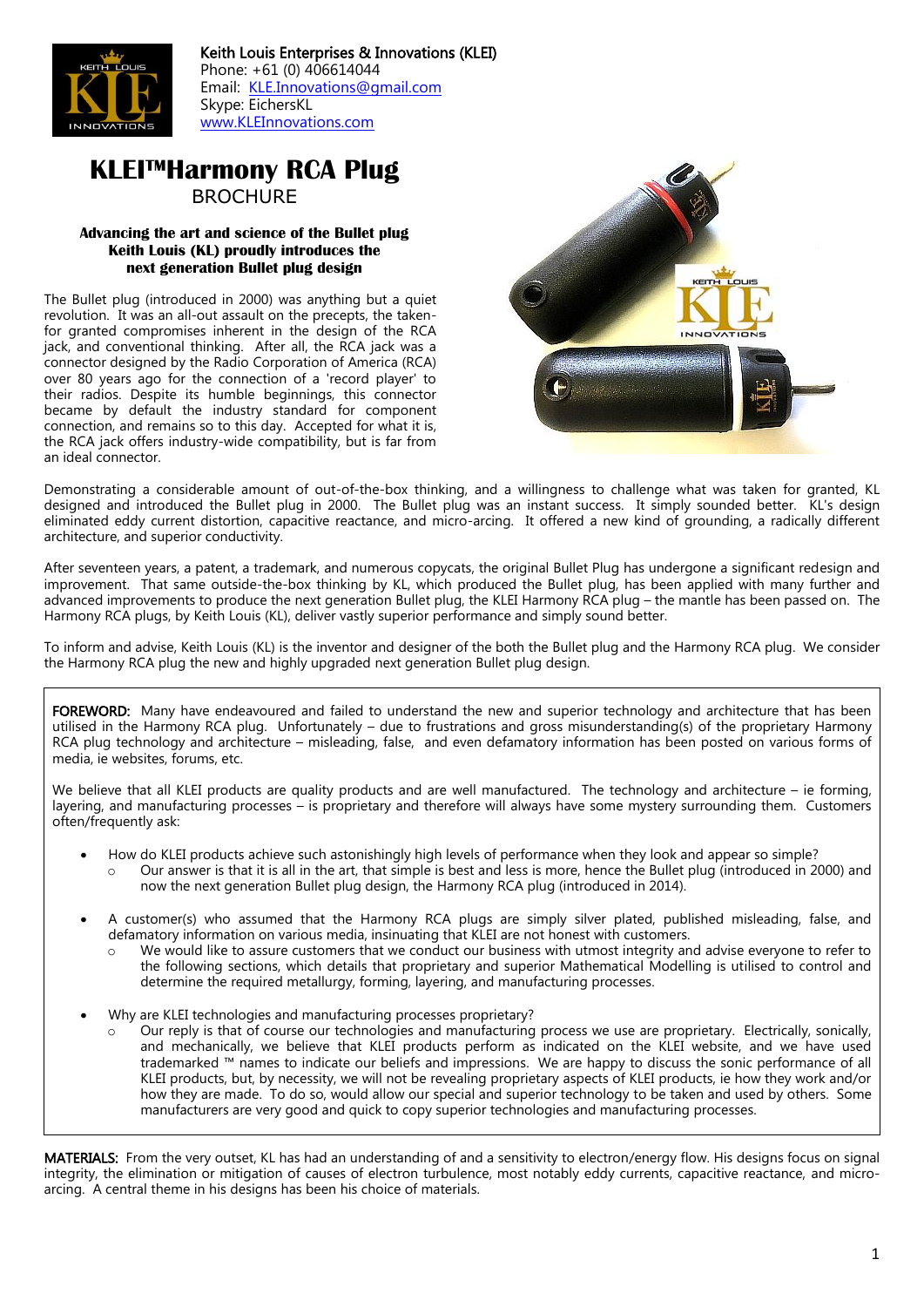He made a conscious decision to eliminate metal housings as standard on his connectors, as well as the universally used metal collars. Whether magnetic or not, metals surrounding the conductor contribute to electron chaos, and inhibit smooth signal flow. KL uses highly heat resistant and electrically inert polymers both as housings and for the collar. Not as a cost savings, but for better performance. In fact, the tooling required for these glass impregnated polymer housings arguably results in costs that are *higher* than those for metal housings. These materials serve to improve signal integrity and reduce or eliminate known compromises for smooth electron flow.

OPTIMUM MASS: Bigger, thicker, and more massive doesn't add up to better sound. In fact, quite to the contrary. A studied, optimised, and in most cases a minimalist approach to mass actually results in better sound – and better electron/energy flow. KL's proprietary signal to ground mathematical formulae, ensure an optimal architectural relationship between all metal complements and dielectrics that have been utilised. The result is control, and the avoidance of sonic compromises caused by skin effect. Also, the reduction of EF and EMF interference. Controlling these parameters ensures a complete, full, and extended frequency range, where harmonics are conveyed from component to component intact.

METALLURGY: This is of paramount importance; and something that's been central to KL's designs from the very beginning. KL is committed to implementing and using, in his current Harmony RCA plug designs, only conductors that are *more* conductive than pure copper, and even pure silver.

KL is in fact responsible for bringing IACS (International Annealed Copper Standard) into the audio conversation. Using pure copper (100% IACS) as a reference, the IACS percentage defines a metal's electrical conductivity relative to pure copper. For example, brass (25%~37% IACS), bronze (15 ~ 48% IACS), and rhodium (35%~38% IACS) are poor to average electrical conductors when compared to pure copper. Pure silver is better at 105% IACS. Gold is about 70% IACS. These numbers — 100, 28, 105 and 70 are known as percentages of IACS.

KL's Harmony RCA plugs are all at an IACS rating of 101% or greater, and are breaking the conceptual boundaries that have been previously thought to be absolute. A lot has happened since the days of the original Bullet Plug; and the metallurgy utilised in the Harmony RCA plugs represents new understandings that have grown out of research into the processes of forming and finishing—also, metallurgical affinities and intrinsic crystalline structures.

KL also rejects the use of passivation for preserving and protecting conducting metals – something touted by some connector manufacturers as being a feature. We are opposed to zinc, zinc oxide or these kinds of coatings, and simply will not knowingly compromise our IACS ratings for unnecessary protection.

It is important to note that the Harmony RCA plugs' signal and ground pins are harmoniously formed in a way that the metallurgical processes work together and not in opposition to each other – both electrically and mechanically.

Extrapolation indicates, electrically, that the utilised metal complements are at least as conductive as pure copper (100% IACS) and/or pure silver (105% IACS). In pure annealed form, pure copper and pure silver are too soft to machine and easily bend. As such, the machinable forms of copper and silver, as used in audio applications, have noticeably lower IACS values than their pure copper and pure silver forms. The bottom line is that conductivity (IACS percentage) is defined by a metal's formation, i.e. its completed form. No matter how you get there and to quote Keith Louis, the proof's in the pudding/listening. The Harmony RCA plugs excel in this area, and better any RCA connectors we have seen to date.

ARCHITECTURE: Conventional RCAs utilise a metal collar, which encircles the signal pin as the plug's ground – a configuration which contributes to the kinds of electron turbulence discussed earlier. These disturbances are in the form of electrical eddy currents, capacitive reactance, and micro-arcing.

To combat the degrading effects of electron chaos, KL went way outside the box. He opted for single point grounding, sometimes referred to as star grounding in high-end electronics, where the plug makes single point contact with the female RCA socket. In so doing, he eliminates the metal collar. This is a radical departure from eighty years of RCA connector design, and eliminates every vestige of eddy current turbulence, capacitive reactance, and micro-arcing.

When comparing the Harmony RCA plug to the Bullet plug, it is important to note that the Harmony RCA plugs signal and ground pins have been further and dramatically optimised in terms of shape, mass, thickness, and metallurgy – and are electrically and mechanically superior.

MATHEMATICAL MODELING: The relationships between ground and signal pin, i.e. metal complement, mass, and other critical parameters, are derived via KL's signal to ground mathematical formulae, and differs from Harmony RCA plug to Harmony RCA plug.

SUMMARY: Each Harmony RCA plug in the product range, from Classic to Perfect Harmony RCA plug, offers progressively enhanced conductivity from >101% to even >105% IACS, which results in an improved response to those exceptionally fast transient signals in the audio signal, improvement in the transmission and resolution of fine details, and achieves a more realistic reconstruction and presentation of the recorded image.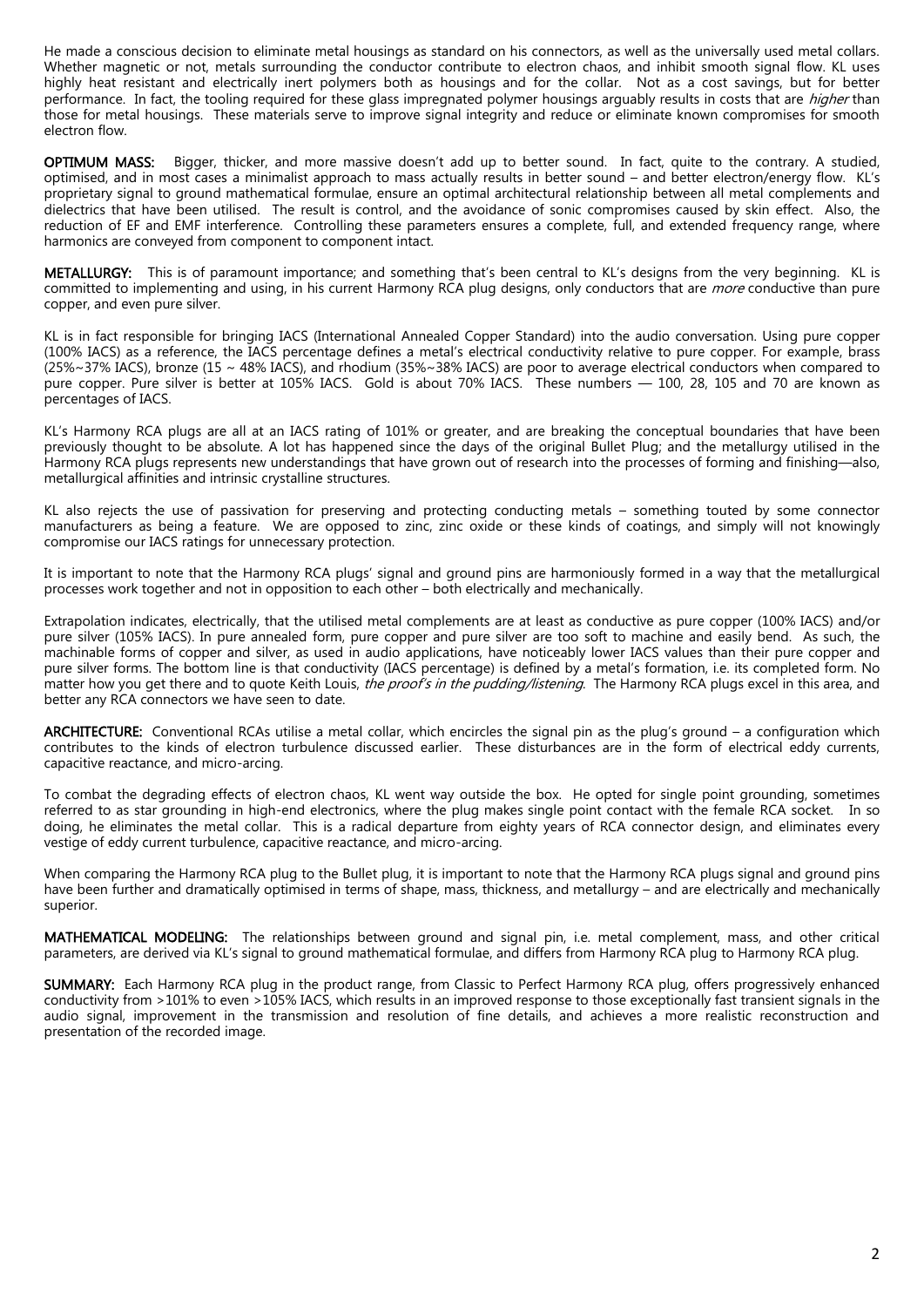

### KLEI CLASSIC HARMONY RCA PLUG … Black KLE Logo

- Proprietary mathematical modeling is utilised to produce the Classic Harmony's ground to signal pin relationship, parameters, and determines the proprietary metallurgical processes that are used. Extrapolated: >101% IACS
- Excellent for digital. 100% compatible with SPDIF standards
- Glass filled heat resistant thermoplastic polymer body and collar
- Tolerates high temperature soldering required for high silver content solder
- Single point grounding
- Cable OD sizes from 4mm to 9.5mm. Small cable grommet and 2 screws supplied to retain and secure the cable
- Higher conductivity. Calculations indicate a progression in IACS percentage, in the series. Greater than that of the Eichmann Copper and Silver Bullet plug

Recommendations: depending on the audio system…

- Burn-in Time: >125hrs and even >225hrs
- Cable OD: 4.0mm to 9.5mm

## KLEI COPPER HARMONY RCA PLUG … Yellow KLE Logo

- Proprietary mathematical modeling is utilised to produce the Copper Harmony's ground to signal pin relationship, parameters, and determines the proprietary metallurgical processes that are used. Extrapolated: >101% IACS, even >102% IACS
- Excellent for digital. 100% compatible with SPDIF standards
- Glass filled heat resistant thermoplastic polymer body and collar
- Tolerates high temperature soldering required for high silver content solder
- Single point grounding
- Cable OD sizes from 4mm to 9.5mm. Small cable grommet and 2 screws supplied to retain and secure the cable
- Higher conductivity. Calculations indicate a progression in IACS percentage, in the series. Greater than that of the Classic Harmony RCA plug

Recommendations: depending on the audio system…

- Burn-in Time: >150hrs and even >250hrs
- Cable OD: 4.0mm to 9.5mm

Steve Reeve, reviewer for *Fine Art*, has the following to say about the [Copper Harmony RCA plug](https://kleinnovations.com/klei-copper-harmony-phonorca-plug-review-by-steve-reeve/) (vs Silver Bullet plug):

'I cannot recall my modestly priced hi-fi ever reproducing music with such clarity. Every instrument, every artist, every venue, every album, is being reproduced in a manner that would normally be attributed to spending thousands of dollars on significantly better components — not a \$60 set of RCA plugs! Even my oldest recordings are revealing details I've never before heard. There is also a warmth that was previously missing, which is especially nice for digital playback, creating a more engaging rendition, with what appears to be a much larger "sweet spot" as a bonus.



'

'

## KLEI SILVER HARMONY RCA PLUG … Light Grey/Grey KLE Logo

- Proprietary mathematical modeling is utilised to produce the Silver Harmony's ground to signal pin relationship, parameters, and determines the proprietary metallurgical processes that are used. Extrapolated: >101% IACS, even >103% IACS
- Excellent for digital. 100% compatible with SPDIF standards
- Glass filled thermoplastic polymer body and collar
- Tolerates high temperature soldering required for high silver content solder
- Single point grounding
- Cable OD sizes from 4mm to 9.5mm. Small cable grommet and 2 screws supplied to retain and secure the cable
- Higher conductivity. Calculations indicate a progression in IACS percentage, in the series. Greater than that of Classic or Copper Harmony RCA plugs

Recommendations: depending on the audio system…

- Burn-in Time: >175hrs and even >275hrs
- Cable OD: 4.0mm to 9.5mm

Steve Reeve, reviewer for *Fine Art*, has the following to say about the [Silver Harmony RCA plug:](https://kleinnovations.com/klei-silver-harmony-phonorca-plug-review-by-steve-reeve/)

'…more of everything, but in a very balanced presentation that does not accentuate any part of the audible bandwidth.

In the case of the KLEI™Copper Harmony RCA plug I summed up their performance in one word – Clarity

With the KLEI™Silver Harmony RCA plug, especially on acoustic tracks and classical ensemble tracks, it is like being at a live performance.